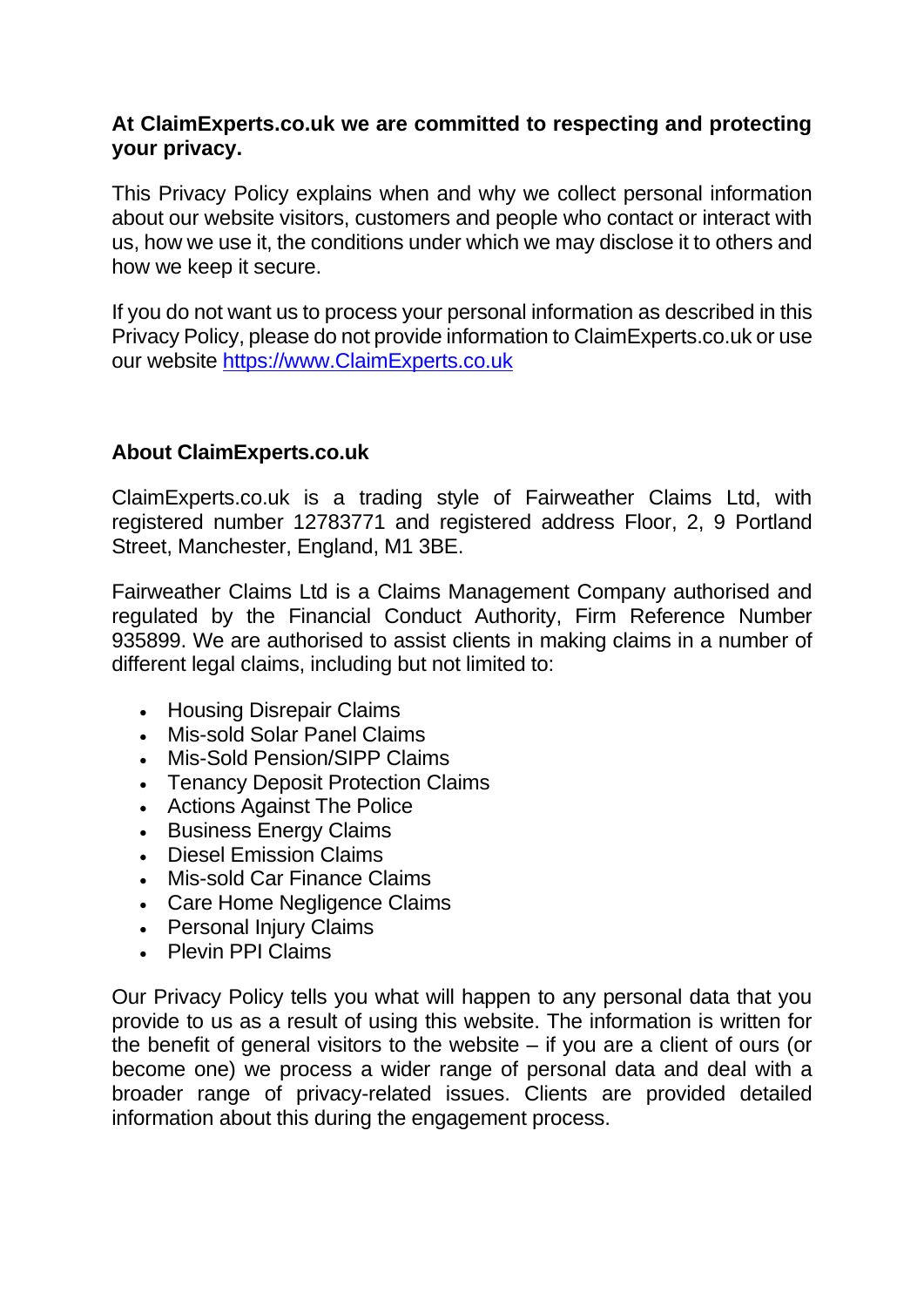# **Personal Data You Provide**

Your privacy is important to us. By providing personal information such as your name and e-mail address via the forms on this website, you agree to us contacting you with regard to the information provided.

Some forms on our website also include a check box asking you for permission to add you to our mailing list. This is an opt-in mailing list and your personal information will be used solely by us (and all such emails include a link for opt-out).

# **Our "Lawful Reasons" For Processing Your Personal Data**

The "General Data Protection Regulation" (GDPR) is the primary piece of legislation defining your rights over our processing of your personal information. The GDPR requires us to declare which of six "lawful reasons" we are relying on when we are processing your personal data: we operate on the basis of "consent" when sending newsletters (you won't get sent a newsletter unless you have explicitly opted in to receive one)…. and we operate on the basis of "legitimate interest" when communicating with you in other ways (e.g. when responding to your enquiry).

## **How do we collect personal information about you?**

We obtain personal information about you that you provide to us through our website, emails, phone conversations, meetings, and documents.

We also obtain personal information relating to you using automated technical means when you visit our website.

## **Securing Your Personal Data**

Where ClaimExperts.co.uk acts as the controller of personal data, it will ensure that necessary and adequate safeguards (e.g. encryption) are in place to prevent unauthorised access, loss, misuse or alteration of your personal data.

Where data is stored electronically we store all personal information on secure servers with relevant access and firewall controls.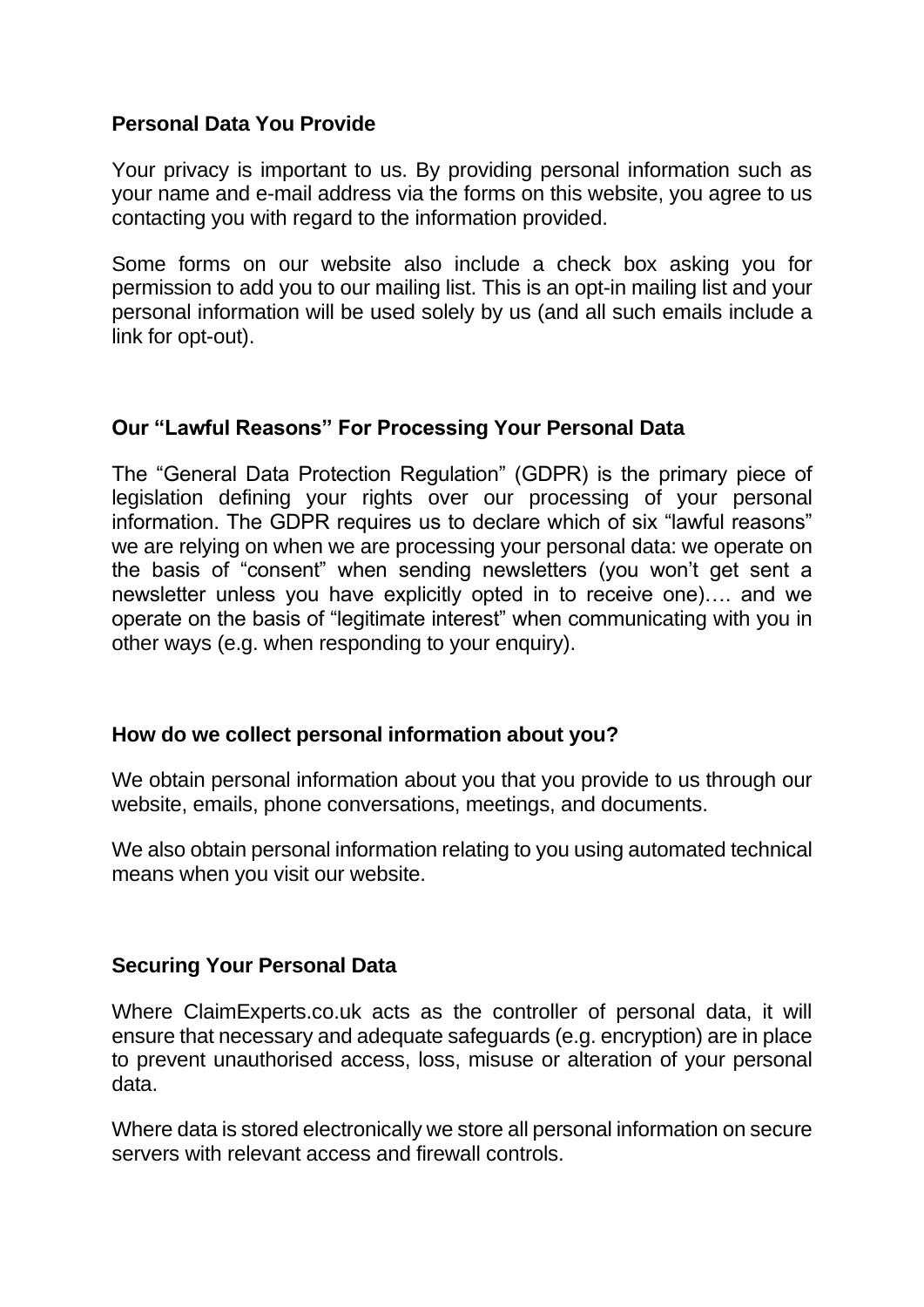Where data is stored on paper or forms all personal data is locked away when not in use, and disposed of securely after use either using document shredders or third-party disposal organisations who have been contracted to dispose of documents appropriately.

Any personal data sent to us, either in writing or email, may be insecure in transit and we cannot guarantee its delivery. Visitors to our websites.

When someone visits ClaimExperts.co.uk we use third party online marketing. This information is only processed in a way which does not identify anyone. We do not make and do not allow Google to mak, any attempt to find out the identities of those visiting our website. If we do want to collect personally identifiable information through our website, we will be upfront about this. We will make it clear when we collect personal information and will explain what we intend to do with it.

This website is built on a content management system called Umbraco.

## **What type of personal information is collected?**

The information we collect from you might include (but is not limited to) your name, address, company name, email address, phone number and any other information you choose to provide to us.

The information we collect through our website using automated technical means includes: the Internet protocol (IP) address used to connect your computer to the Internet, browser type and version, time zone setting, browser plug-in types and versions, operating system and platform, identification number, online identifier and location data. We also collect information about your website visit including which website pages are accessed, page response times and length of visits to pages.

## **How long do we retain your personal information?**

We review our retention periods for personal data on a regular basis. We are legally required to hold some types of information for certain prescribed periods to fulfil our statutory obligations. Outside of specific statutory obligations, we will hold your personal data on our systems for as long as is necessary for the relevant purposes for which we use it, or in accordance with any retention periods set out in any relevant contract, you hold with us.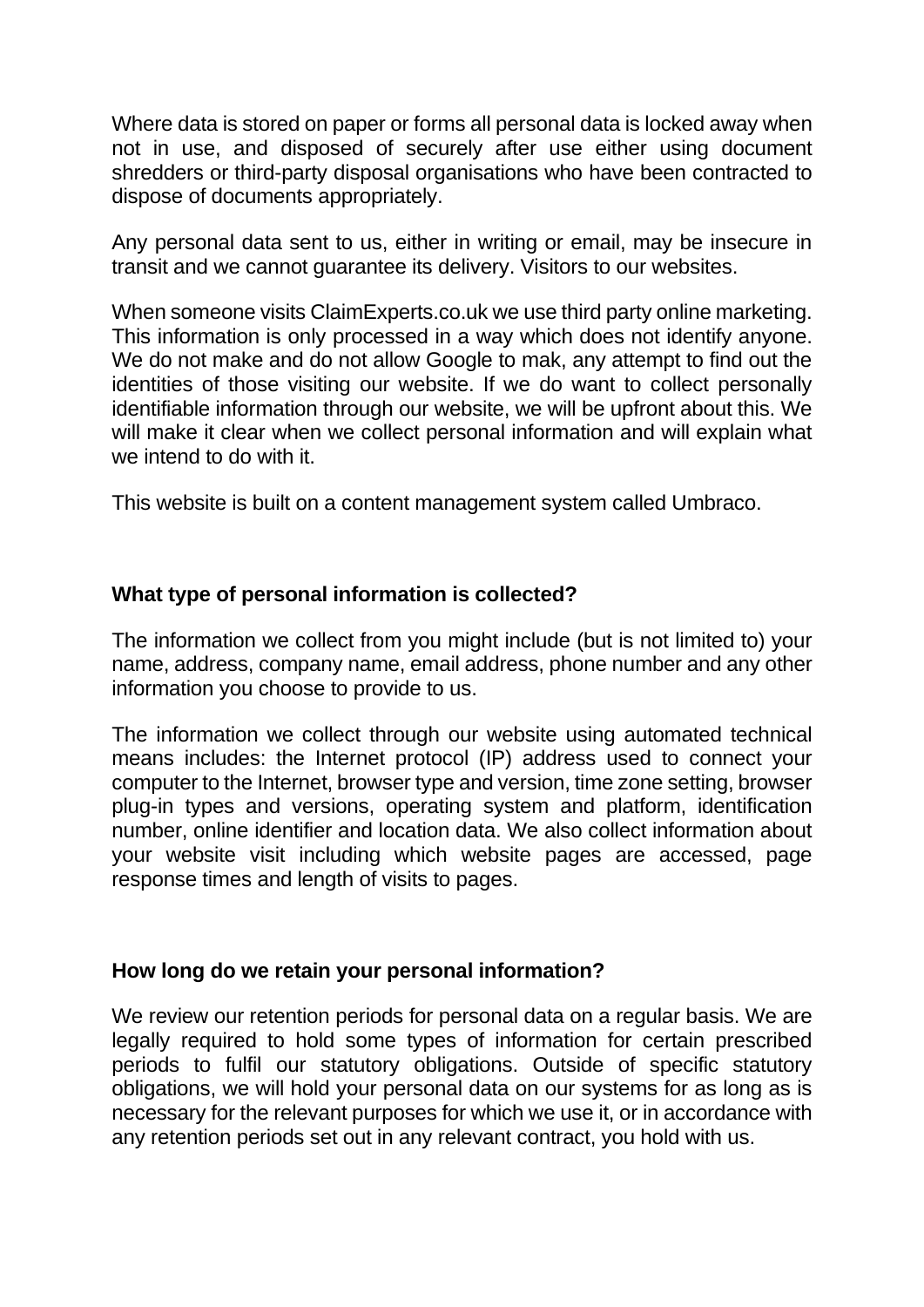#### **How do we use your personal information?**

We may use the information that you directly provide to us in the following ways: We may use your name, email address and postal address to provide you with information, you have requested from us, respond to inquiries or requests from you and communicate with you in relation to those inquiries or requests. Our legal basis for this use is our legitimate interests, namely carrying out activities in the course of ClaimExperts.co.uk business in response to customer inquiries or requests.

We may use your name, email address and postal address to provide you with information regarding similar goods and services to those you have already enquired about or purchased. Our legal basis for this use is our legitimate interests, namely the ongoing marketing of our goods and services to individuals with whom we have an existing relationship in connection with our goods and services and/or who have expressed an interest in those goods and services.

Where you have entered into a contract with us or we have provided you with services, we may use your name, email address, postal address or phone number to ask for your feedback about the services we have provided to you. Our legal basis for this use is our legitimate interests, namely evaluating and where necessary improving the quality of our service provision with a view to promoting the success of our business and positive customer relationships.

We may use your name, email address and postal address to send you marketing communications if you have chosen to receive these. These may include information about new properties, industry news, promotions or offers. Our legal basis for this use is our legitimate interests, namely carrying out activities in the course of ClaimExperts.co.uk business in response to customer inquiries or requests.

We may use the information that we automatically collect using technical means through our website to: Administer our site and for troubleshooting, testing, research and statistical purposes. We use Google Analytics, a third party website monitoring tool. For more information, see our Cookie Policy. Our legal basis for this is our legitimate interests, namely monitoring the use of our software and IT systems, improving our website.

Measure or understand the effectiveness of our own advertising activity. Our legal basis for this use is our legitimate interests, namely improving the relevancy of our advertising;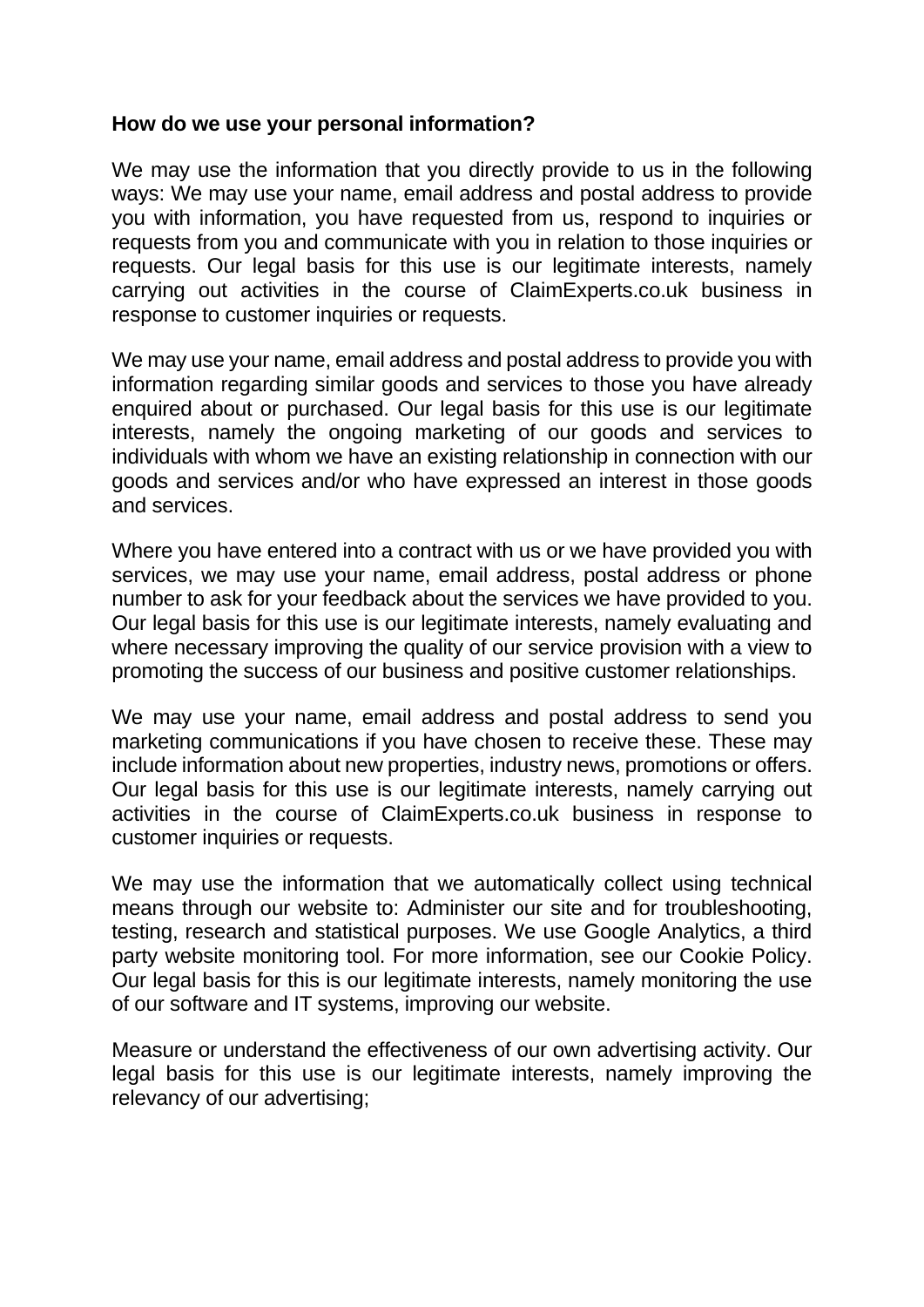## **Measure or understand the effectiveness of our marketing emails.**

We use marketing software (Clickfunnels, Google Analytics, SugarCRM, Databowl, Copious Portal, Facebook, ManyChat etc) to track when individuals open emails or marketing campaigns and click on email links and to analyse subsequent behaviour on our website. Our legal basis for this use is consent. This automated collection of information may involve the use of cookies. Please see our Cookie Policy for further detail about these. We may analyse the personal information we collect directly from you and obtain using automated technical means to create a profile of your interests and preferences so that we can contact you with information relevant to you (if you have chosen to receive marketing communications from us).

# **Who has access to information?**

We will not sell or rent your information to third parties. We may pass your information to third party service providers, including but not limited to: Legal panel members, suppliers and sub-contractors working on our behalf for the purposes of completing tasks and providing services to you.

In respect to this particular Plevin PPI Claim, we use a number of panel members in order to further your claim. In order to process the claim, your data will be shared with:

- The Claims Protection Agency
- Global Audit Platform
- SSB Law
- Fuse Legal
- Royal Mail
- Mini Shred

The marketing third-party apps include:

- Google Analytics
- Google AdWords
- SugarCRM
- Copious Portal
- Facebook

See our Cookies Policy for more information. When we use third party service providers, we disclose only the personal information that is necessary to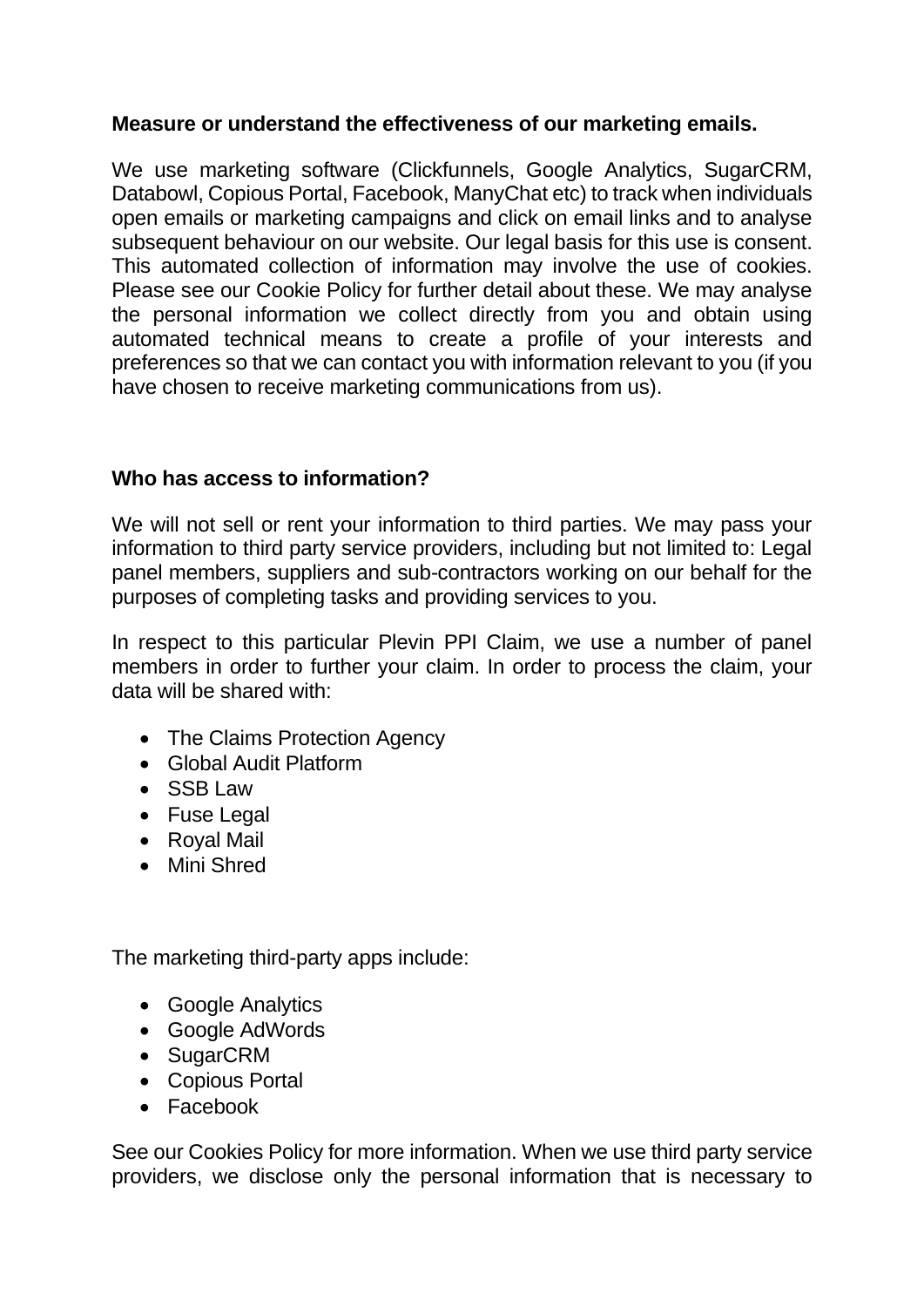deliver the service and we have a contract in place that requires them to keep your information secure and otherwise use your information in accordance with applicable data protection law.

# **Your rights**

In this section we have summarised the rights that you have under data protection law. Some of the rights are complex, applying only in certain circumstances and subject to certain exceptions, and in the interests of keeping this policy concise, not all of the details have been included in our summaries. Accordingly, you should read the relevant laws and guidance from the regulatory authorities for a full explanation of these rights.

# **You have the right:**

- 1. To object to us processing your personal information for marketing purposes. If you object, we will stop processing your personal information for this purpose. When we collect your data, you can choose whether or not you wish to receive marketing communications from us. If you wish to stop receiving marketing communications, you can opt out at any time by clicking an 'unsubscribe' link at the bottom of one of our emails.
- 2. To access the information we hold about you and certain information about our processing of it and your rights in relation to it.
- 3. In certain circumstances, to obtain erasure of the personal information we hold about you, subject to certain exceptions.
- 4. To rectification of the information we hold about you.

In certain circumstances, to restrict our processing of your personal information or object to us processing it If you object, we will stop processing your personal information unless certain exceptions apply.

Where our legal basis for processing your personal information is your consent or the performance of a contract and we process it by automated means, to be provided with the personal information we hold about you in structured, commonly used and machine readable format and to transmit the information to another controller.

To not be subject to a decision based solely on automated processing, including profiling, that produces legal effects concerning you or similarly affecting you, subject to certain exceptions.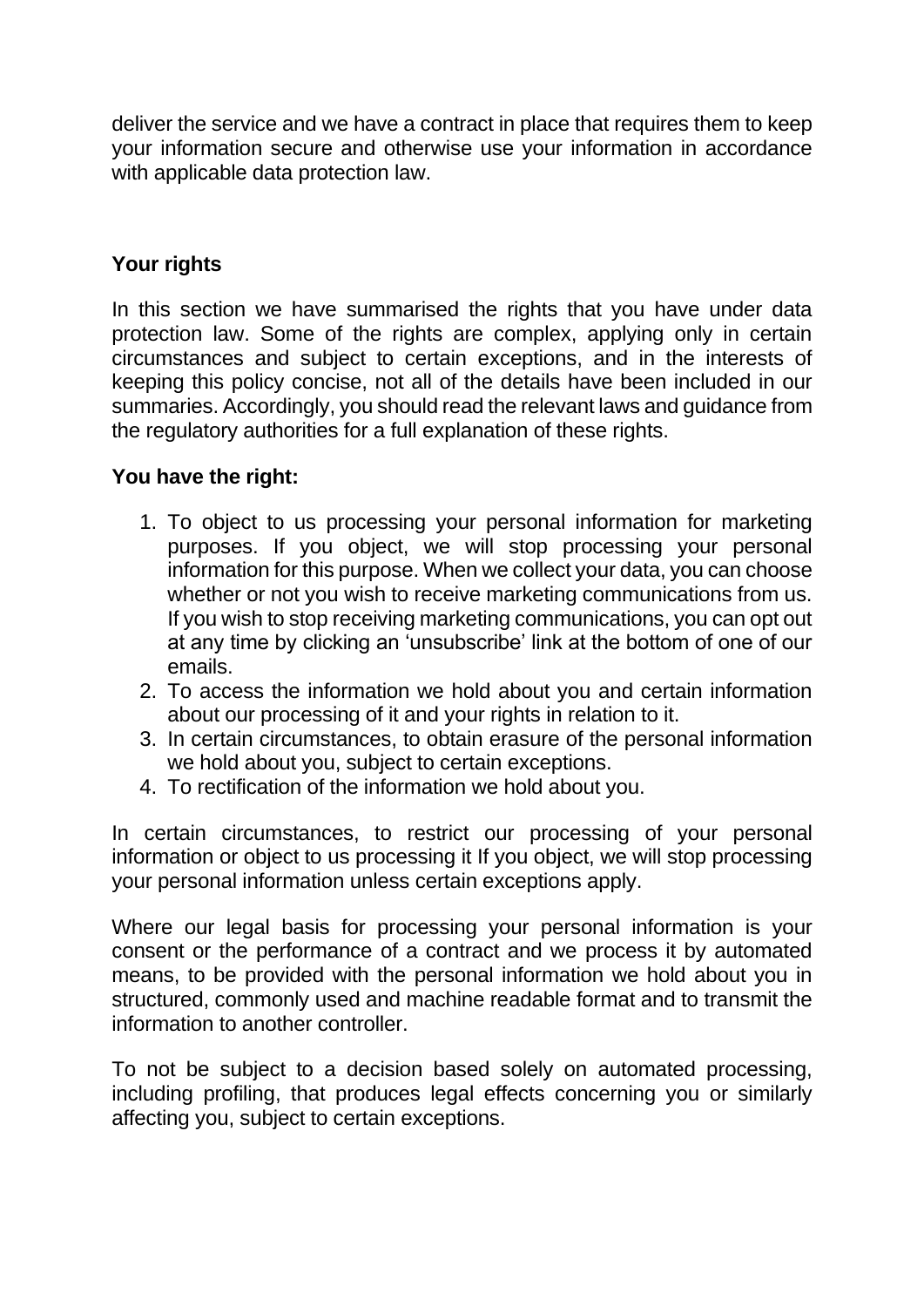Where our processing of your personal information is based on your consent, to withdraw that consent at any time. If you withdraw your consent, we will stop the relevant processing, but it will not affect the lawfulness of our processing before the withdrawal.

To exercise any of these rights, email us at info@featherweatherclaims.co.uk or write to us at ClaimExperts.co.uk, Floor 2, 9 Portland Street, Manchester, England, M1 3BE.

In addition, you can exercise your right to object to direct marketing at any time by clicking on 'unsubscribe' link at the bottom of one of our emails.

If you consider that our processing of your personal information infringes data protection laws, you have the right to lodge a complaint to a supervisory authority responsible for data protection. You may do this in the EU member state of your habitual residence, your place of work or the place of the alleged infringement. More information about lodging a complaint with the Information Commissioner's Office (the relevant UK supervisory authority) can be found at [https://ico.org.uk/concerns/.](https://ico.org.uk/concerns/)

#### **Security precautions in place to protect your information**

We take appropriate technical and organisational precautions to secure your personal information and prevent its loss, misuse or alteration. All information you provide to us is stored on our secure servers.

The transmission of unencrypted (or inadequately encrypted) data over the internet is inherently insecure, and for this reason, we cannot guarantee the security of data sent between us over the internet.

## **Use of Cookies**

Like many other websites, our website uses cookies. 'Cookies' are small pieces of information sent by an organisation to your computer and stored on your hard drive to allow that website to recognise you when you visit. They collect statistical data about your browsing actions and patterns.

Cookies allow us to provide important site functionality so you don't have to re-enter lots of information. They also allow us to remember what links and pages you have been or viewed during a session. This helps us deliver a better, more personalised service to you. It is possible to switch off cookies by